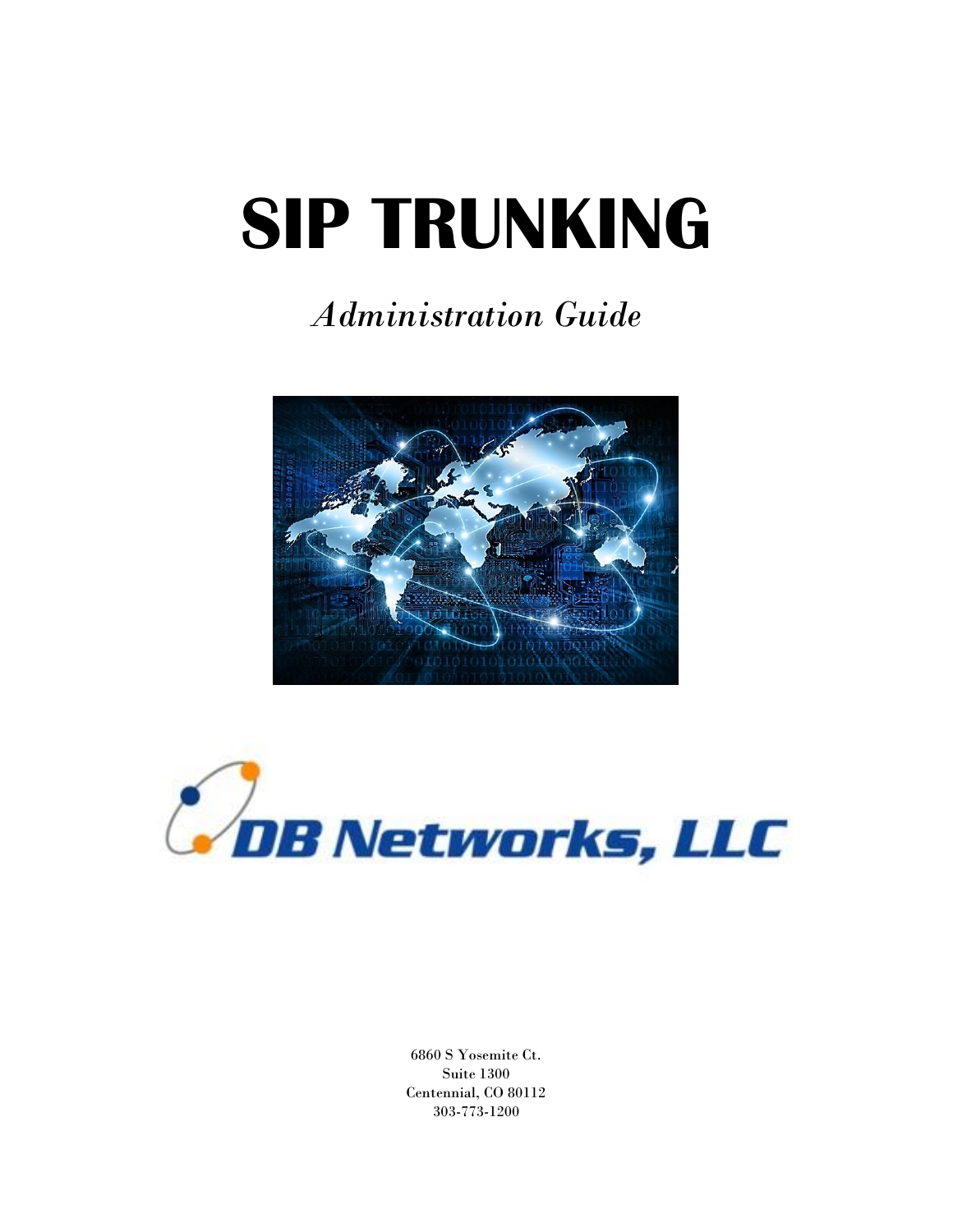## **Welcome to DB Networks SIP Trunking…..**

This Administration Guide contains essential information about your DB Networks Sip Trunking Service. The following Tabs indicate the different selections that are available to you on your DB Networks Account Portal.

### **FEATURES TO YOUR SIP TRUNKING**

- Automatic Failover capabilities Set up a Failover # and if the SIP Trunking was to go down, it would automatically start directing calls to the Failover number (See PBX Connector for where you can set up your failover)
	- o Use a Cell Phone number of someone within the organization
	- o Have 1 single phone number through your Internet carrier and we can make it still ring into your PBX even if the SIP Trunking is down.
- On-Demand Call Paths your SIP Trunking Service comes with 1 to 2 On-Demand Call Path capabilities. This means that if all your Talk Paths are being used and a caller calls into the organization, you won't miss that call – It will burst to the On-Demand Call Path and ring into your organization. You only pay for the On-Demand Call path if you use it. Allows you to not have to pay the additional monthly recurring cost of Talk Paths you may never use as part of your Agreement
- Scalability If your organization has a busy season and you know you will need some additional talk paths, you can have them added onto your SIP Trunking (with appropriate space in your PBX for the addition) and then when your busy season is done, you can scale back your original Talk Paths.
- You must dial '011' to call international numbers (outside of the U.S. and Canada)
	- o \*\*\*NOTE\*\*\* -Dialing international does require a PIN for security measures and that can be obtained by DB Networks. You can use the default or DB Networks can implement your preferred PIN #.
- When making an external call, the system waits ten seconds before placing the call (to make sure you are finished dialing). To speed this up, press the  $#$  key to immediately execute the call.
- Be aware that if you wait too long to enter a complete number, the phone will dial the digits entered – most likely resulting in a busy signal/error message due to the number being invalid.
- Dial **911** to contact local emergency services.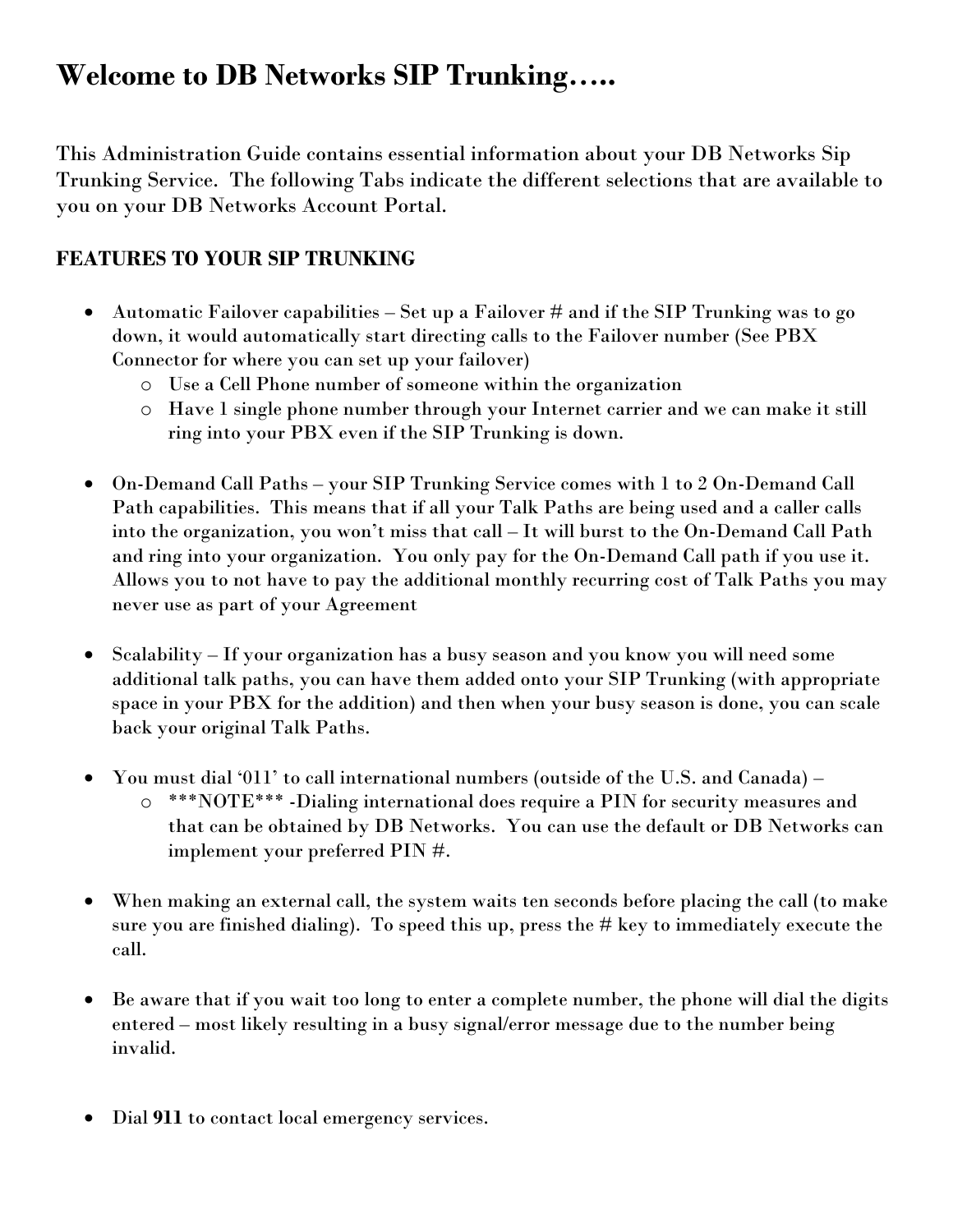## **VoIP**

Let's get started by looking at the VoIP menu and what each tab does for your SIP Trunking Service

| Account Settings                                |  |  |  |  |
|-------------------------------------------------|--|--|--|--|
| <b>HR</b> Phone Numbers                         |  |  |  |  |
| <b>For</b> E911 Registration                    |  |  |  |  |
| PBX Connector                                   |  |  |  |  |
| Device Users                                    |  |  |  |  |
| $\Box$ Devices                                  |  |  |  |  |
| Virtual Extensions                              |  |  |  |  |
| Voicemail Boxes                                 |  |  |  |  |
| <sup>2</sup> Time Of Day Routing                |  |  |  |  |
| <b>HI</b> Menus                                 |  |  |  |  |
| <sup>V</sup> I: Groups                          |  |  |  |  |
| <b>Media</b>                                    |  |  |  |  |
| Conferences                                     |  |  |  |  |
| Holiday Routing                                 |  |  |  |  |
| R Blacklist                                     |  |  |  |  |
| <b>DISA</b>                                     |  |  |  |  |
| $\left( \mathrm{+}\right)$<br>QO Call Recording |  |  |  |  |
| Collapse Menu                                   |  |  |  |  |

#### **Account Settings**

The information under Account Settings is provisioned by DB Networks, LLC. There are defaults under this section that you can turn on/off for your convenience.

#### **Phone Numbers**

Under the Phone Numbers tab, you can see what phone numbers are assigned to your account and how they are provisioned.

- Routing
	- o This will show where the phone number is routed
- Outbound Caller ID
	- o Outbound Caller ID This is how your Caller ID shows up on outbound calls
- E911 Status
	- o This will show you what phone numbers are capable of calling 911
- Status
	- o This will show if the phone number is In Service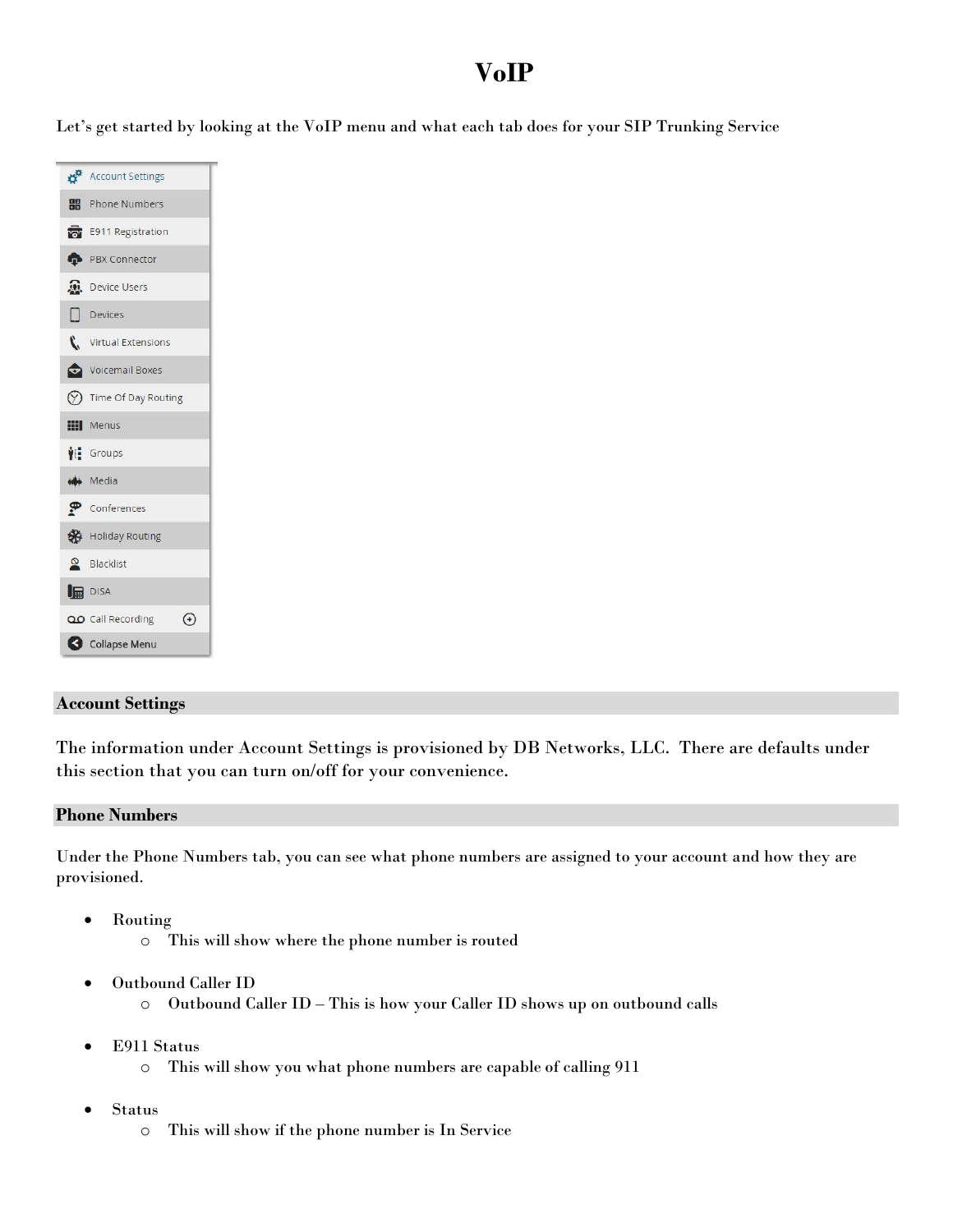#### **E911 Registration**

The phone number with the E911 address associated will be listed under this tab.

#### **PBX Connector**

The PBX Connector Page connects your PBS to the cloud via the SIP Protocol

- **Status**
	- o **Green –** This means that the SIP Trunks are registered and working
	- o **Red –** This means that the SIP Trunks are currently not registered.-
- **PBX Configuration**
	- o This will show the manufacturer and type of system that the SIP Trunks are registered.
	- o Caller ID Pass Thru This will allow Caller ID to come through to the PBX
	- o E911 Pass Thru This will allow 911 to be called and registered

#### **SIP Configuration and Registration Options**

- o This is provisioned by DB Networks, LLC and should not be changed.
- **Failover**
	- o This is where you can set your failover number for instances that the SIP Trunks might be down (i.e. - Internet isn't working). You can set this up ahead of time so that there is an automatic redirect. You can have different phone numbers go to different numbers or all to the same. You can change this as needed.

#### **The following are only used for Hosted PBX Services**

Your PBX already manages all of the below for you

- Devices
- Device Users
- Virtual Extensions
- Voicemail Boxes
- Time of Day Routing
- Menus
- Groups
- Media
- Conferences
- Holiday Routing
- DISA

#### **Blacklist**

The portal allows an Account to block incoming calls from a list of numbers. Simply navigate to the Blacklist tab and put the list of numbers (one number per line).

#### **Call Recording**

This is an add-on feature to your SIP Trunking Service. This allows you to record all incoming/outgoing calls for all of your Talk Paths.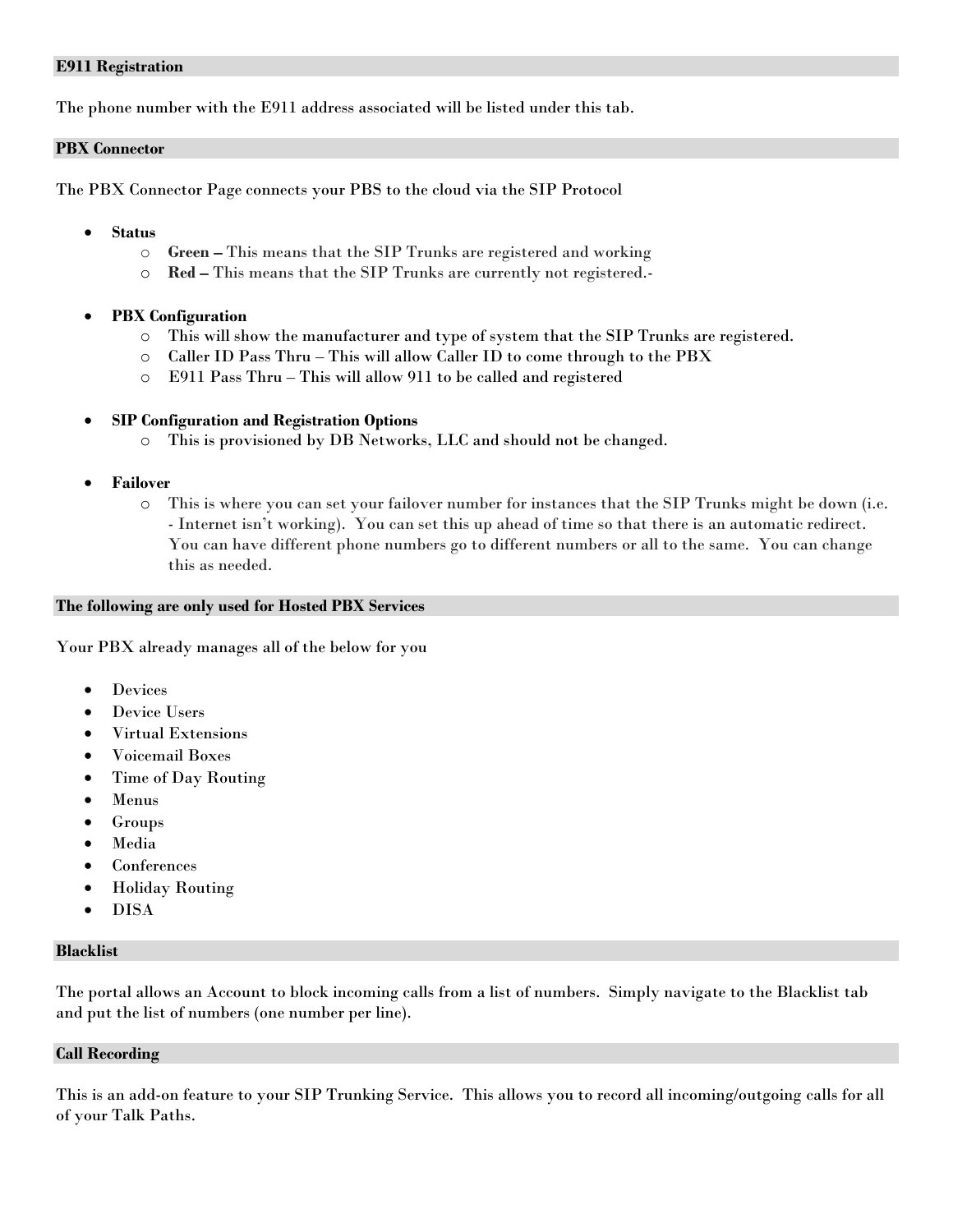## **FINANCE**

The Finance Tab is for the Customer to be able to monitor their Invoices and payments for their Hosted Voice Service. Let's take a look at the Finance Menu.

| Account Details               |  |
|-------------------------------|--|
| <b>6</b> Orders               |  |
| invoices                      |  |
| <b>A</b> Payments             |  |
| <b>A</b> <sup>s</sup> Credits |  |
| Payment Profiles              |  |
| Collapse Menu                 |  |

#### **Account Details**

The Account Details page is an informational page for the customer. It shows them Company Name, Account #, Address, Users and any Tax Exemption Codes, if applicable.

#### **Orders**

The Order tab shows you your monthly recurring costs.

#### **Invoices**

The Invoice tab gives the customer the ability to view all of their invoices and Call Report. All invoices are emailed to the Billing Contact monthly. If the customer has a payment profile set up for automatic payments via credit card, then a copy of the invoice and receipt will be mailed the billing contact monthly.

#### **Payments**

The Payment Tab provides the customer details on all of their payments processed with DB Networks. The customer can also make a one-time credit card payment by choosing the Add Payment Button on the top right.

#### **Credits**

If there have been any credits applied to your account, the credits will be listed under the Credits Tab.

#### **Payment Profiles**

The Customer can request to have the Payment Profile tab activated and they will be able to set up a profile so that they can enter a credit card for automatic payment. Please contact DB Networks to have the Payment Profile option activated.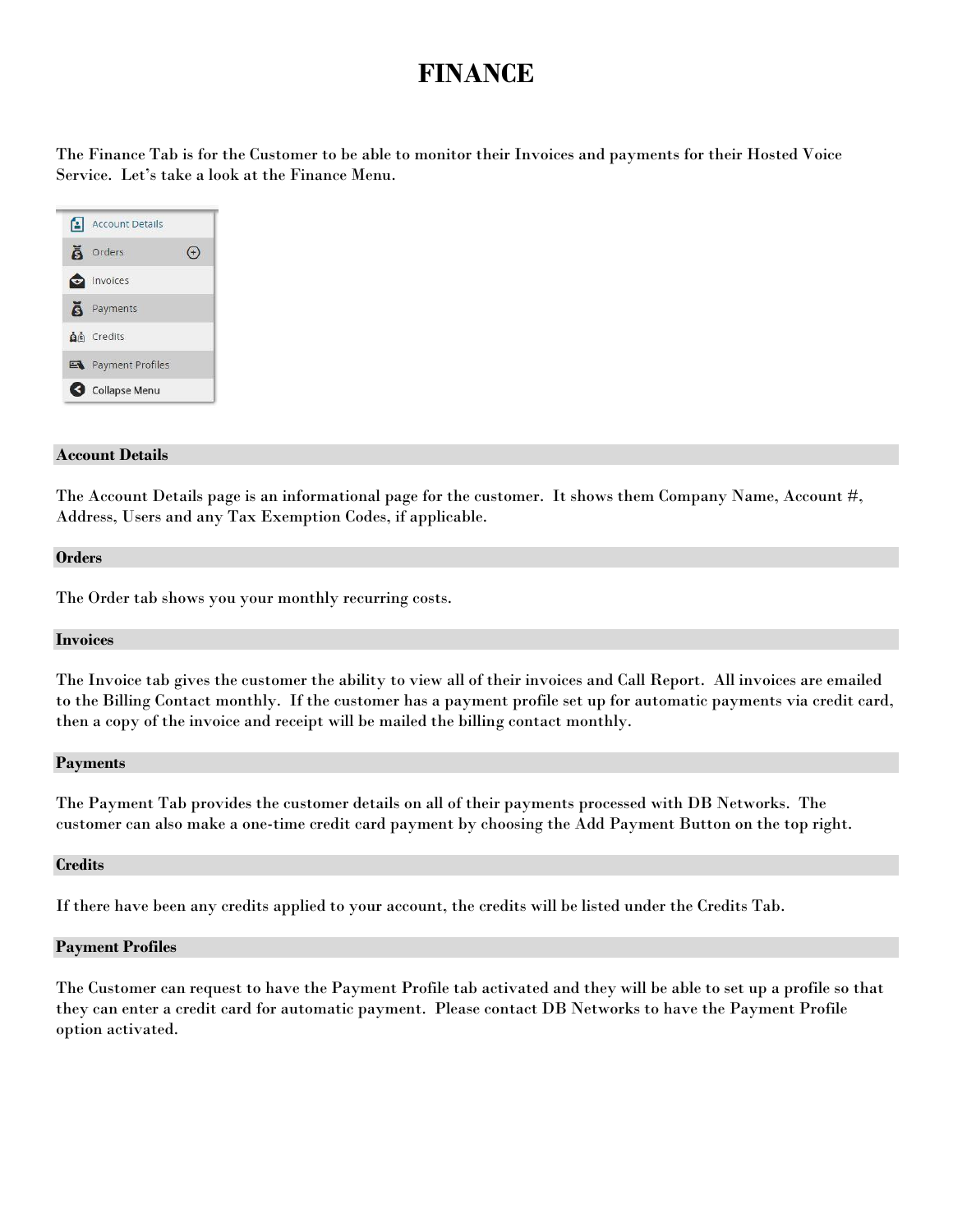## REPORTS

Under the Reports Tab, the Customer can run a variety of reports in regards to their call history, path usage, call volume and more. Let's take a look at the Reports Menu.

| $\equiv$ Registrations       |
|------------------------------|
| E Call History Report        |
| $E$ Extensions               |
| Feature Codes                |
| <b>Grid</b> Account Metrics  |
| <b>C</b> Path Usage          |
| $\left  \right $ Call Volume |
| <b>G</b> Collapse Menu       |

#### **Registrations**

The Registrations Tab will show you the PBX that is connected to your SIP Trunking Service.

#### **Call History Report**

The Customer can run a report for their call history for all outbound and inbound calls for a specified period of time. Filters can also be used to limit the information seen such as only outbound calls or only inbound calls. These reports can be exported for distribution.

| Search: SEARCH             | <b>Distance</b>  |                                |                    |  |
|----------------------------|------------------|--------------------------------|--------------------|--|
| Start: 03/03/2016          | <b>田 1200mg</b>  |                                |                    |  |
| DATE V                     | FROM (CALLER     | Glossin, Jan. - No. Statement  |                    |  |
| Mar 10 2016<br>01:27:19 PM | $+1720403987$    |                                | <b>Take Hill</b>   |  |
| Mar 10 2016<br>01:25:38 PM | +1720904889      |                                | <b>START CARDS</b> |  |
| Mar 10 2016<br>11:52:50 AM |                  |                                | <b>SQUARE</b>      |  |
| Mar 10 2016<br>11:52:07 AM | +1303882836      |                                | <b>SERVICES</b>    |  |
| Mar 10 2016<br>11:36:59 AM | +130322811 20012 | <b>COMMAND COMPANY COMPANY</b> | <b>SERVICE</b>     |  |
| Mar 10 2016<br>11:08:27 AM | $+1720904$       |                                |                    |  |
|                            |                  |                                |                    |  |

#### **Extensions**

This is associated with the Hosted Voice Service, Not for PBX Connections.

#### **Feature Codes**

This is associated with the Hosted Voice Service. Phone features will be through the On-Premise PBX.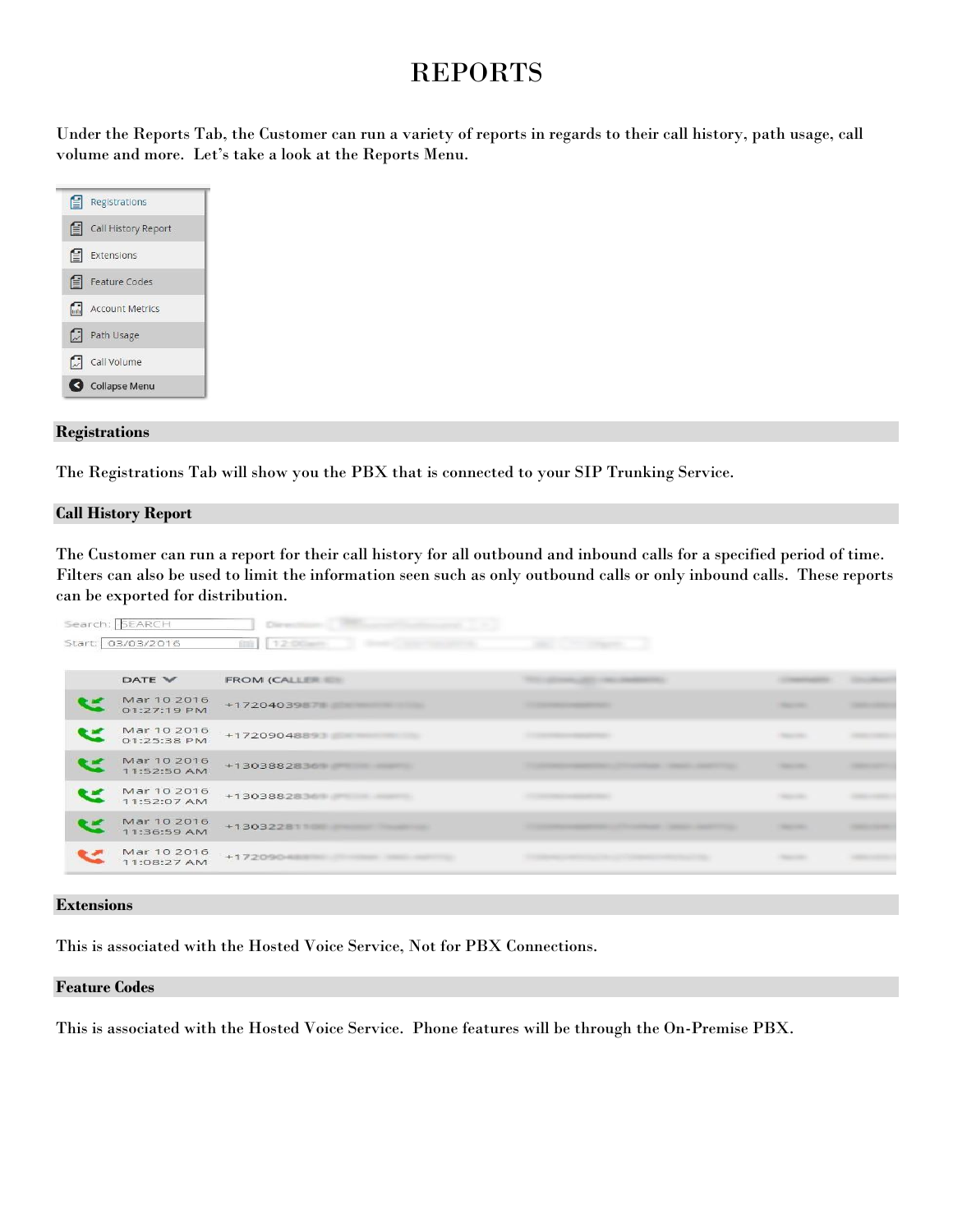#### **Account Metrics**

The Account Metrics tab will give you a snapshot of your VoIP Menu and what is being used under each tab.



#### **Path Usage**

The Path Usage Report will give you a snapshot of the how many paths are being used concurrently during a specified period of time that can be viewed as Day, Week or Month.



#### **Call Volume**

The Call Volume Report allows you to see where your call volume is during the day via hourly, daily, weekly or monthly. The calls are divided up by outbound and inbound calls.